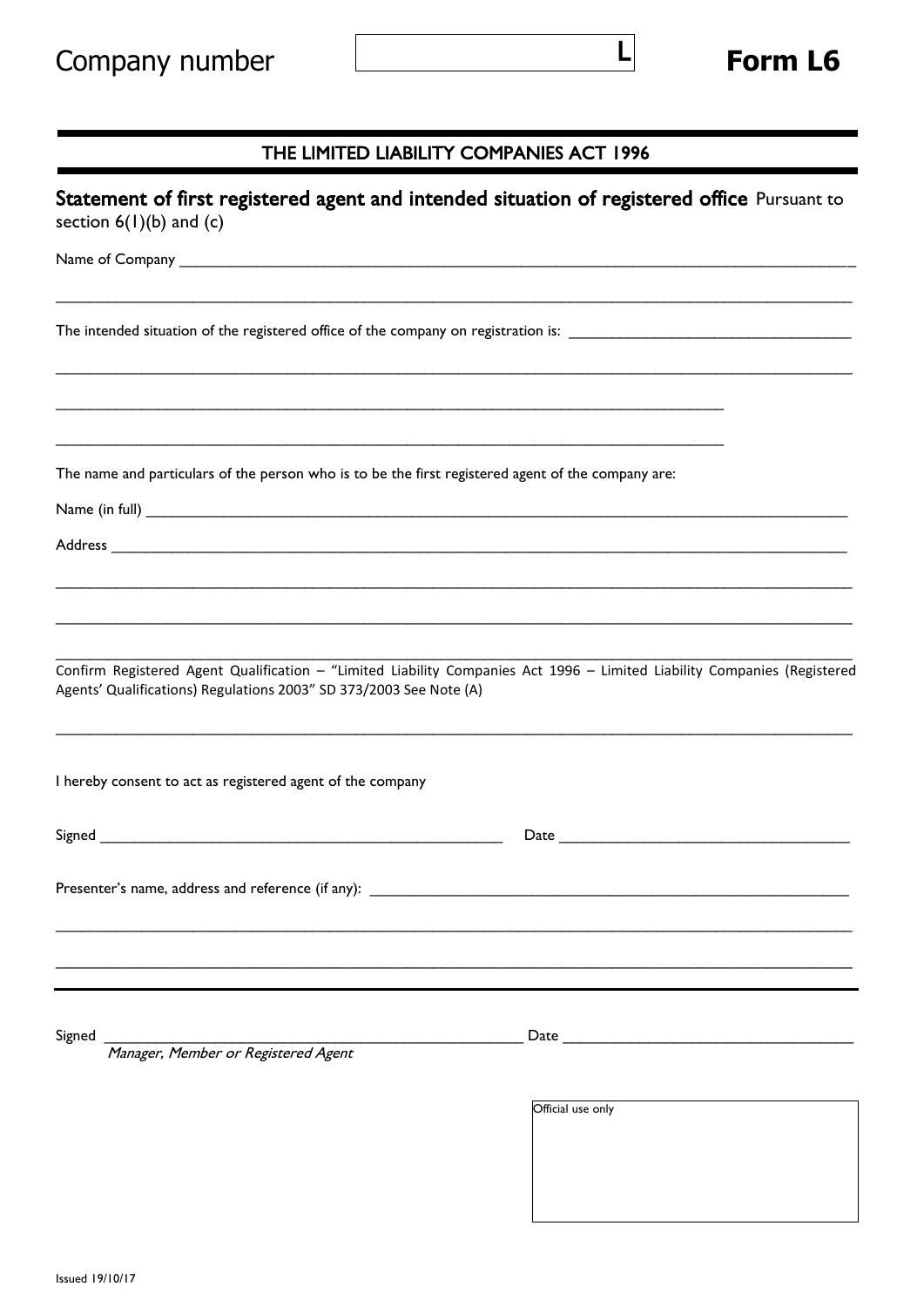# Company number **Form L6**

L

### Note (A)

The Registered agent must satisfy one of the following:-

SD 373/2003 LLC (Registered Agents Qualifications) Regulations 2003

A registered agent for the purposes of Section 51 of the Limited Liability Companies Act 1996 must be a person who is:

- (a) Qualified as an advocate; or
- (b) Qualified as a legal practitioner registered under the Legal Practitioners Registration Act 1986; or
- (c) Qualified for appointment as the auditor of a company under section 14(1)(a) of the Companies Act 1982; or
- (d) A member of the Chartered Institute of Management Accountants; or
- (e) A member of the Institute of Chartered Secretaries and Administrators; or
- (f) A fellow or associate member of the Institute of Bankers; or
- (g) A holder of a CSP licence or its nominee company as such terms are defined in Section 2(1) and paragraph 10A(2) of Schedule 2 respectively of the Corporate Service Providers Act 2000 and those persons described in section  $3(3)(b)$ , (c), and (d) of the Act

## **BENEFICIAL OWNERSHIP ACT 2017**

 $\_$  , and the set of the set of the set of the set of the set of the set of the set of the set of the set of the set of the set of the set of the set of the set of the set of the set of the set of the set of the set of th

 $\_$  , and the set of the set of the set of the set of the set of the set of the set of the set of the set of the set of the set of the set of the set of the set of the set of the set of the set of the set of the set of th

 $\_$  , and the set of the set of the set of the set of the set of the set of the set of the set of the set of the set of the set of the set of the set of the set of the set of the set of the set of the set of the set of th

Particulars of the nominated officer (Notes 1 to 5):

Name (in full)  $\blacksquare$ 

Address \_\_\_\_\_\_\_\_\_\_\_\_\_\_\_\_\_\_\_\_\_\_\_\_\_\_\_\_\_\_\_\_\_\_\_\_\_\_\_\_\_\_\_\_\_\_\_\_\_\_\_\_\_\_\_\_\_\_\_\_\_\_\_\_\_\_\_\_\_\_\_\_\_\_\_\_\_\_\_\_\_\_\_\_\_\_

I hereby consent to act as nominated officer of the company

Signature **Example 20** and the set of the set of the set of the set of the set of the set of the set of the set of the set of the set of the set of the set of the set of the set of the set of the set of the set of the set

### **NOTES**

- 1. Any references in this document to a "nominated officer" include, in the case of a legal entity which is exempt from the requirement to have a nominated officer, the person authorised by an Order made by Treasury under section 6(8) of the Beneficial Ownership Act 2017, to undertake on behalf of that entity, any role or responsibility for which a nominated officer is responsible under the Act.
- 2. Section  $6(2)$  of the Act specifies that "*The nominated officer must be -*
	-
	- (a) a natural person who is resident in the Island; or<br>(b) the holder of a licence issued under section 7 the holder of a licence issued under section 7 of the Financial Services Act 2008 which permits the holder to carry on the regulated activity (within the meaning of section 3(1) of that Act) of providing corporate services."

(In the case of a legal entity which is exempt from the requirement to have a nominated officer, the relevant Treasury Order will specify by whom the roles and responsibilities of the nominated officer may be carried out.